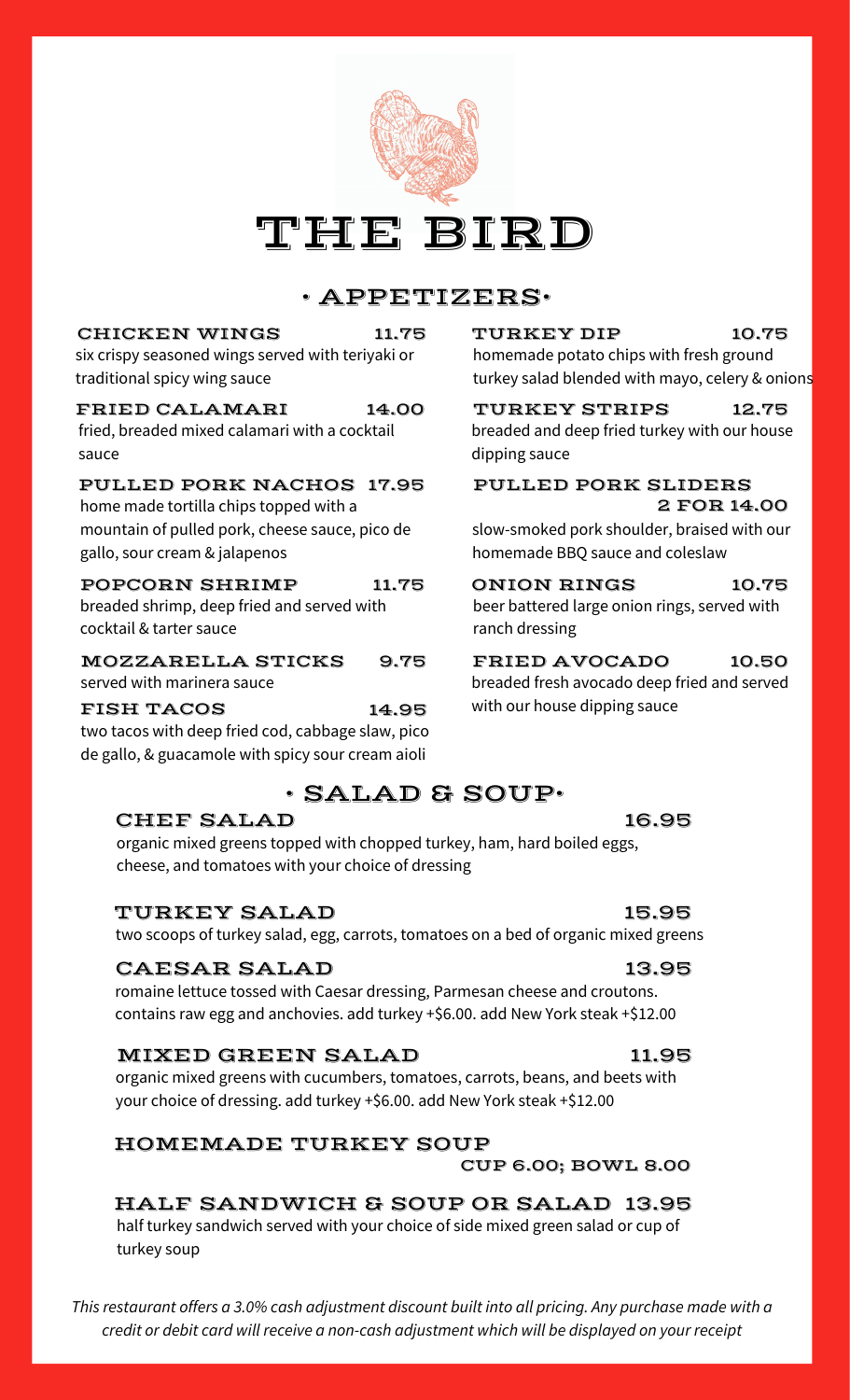COMES WITH YOUR CHOICE OF FRIES OR POTATO SALAD OR MACARONI SALAD OR TATER TOTS OR COLE SLAW

#### SMOKED TURKEY 17.95

slow smoked turkey with lettuce, tomato, pickle & pepper jack cheese on sourdough bread. add avocado +\$2.00

### MAMA BIRD 17.95

sliced warm turkey breast, stuffing, cranberry sauce on toasted bread served with a side of gravy upon request

#### OPEN FACE TURKEY 17.95

served opened-face with mashed potatoes, stuffing, gravy and cranberry sauce. does not come with a side

#### THE BIRD CLUB 17.95

triple decker sandwich stacked with turkey breast, ham, bacon, lettuce, and tomato. add avocado +\$2.00

#### PULLED PORK SANDWICH

slow smoked pork shoulder braised in homemade BBQ sauce. served with coleslaw

#### BIG BEEF BURGER 18.95

1/2 pound beef patty ground and handmade onsite served with cheese, lettuce, tomato, tempura battered onion ring on a brioche bun. add bacon +\$2.00

#### MONTE CRISTO

triple decker sandwich stacked with roast turkey breast, ham and cheese. dipped in egg batter then grilled

#### TURKEY BACON AVOCADO 17.95

roasted turkey, avocado, applewood smoked bacon, cheddar cheese, Thousand Island dressing, sliced tomatoes, and a pickle spear

#### TUNA MELT 15.50

chunky light tuna with mayonnaise, celery, onion, and sweet pickle relish with cheddar cheese

#### BACON LETTUCE & TOMATO 15.95

thick cut applewood bacon, green leaf lettuce and tomato

## • ENTREES•

*A D D S O U P O R S A L A D F O R \$ 6 . 0 0*

#### THE BIRD SPECIAL 24.95

fresh oven roasted turkey served with old fashioned stuffing, mashed potatoes, homemade turkey gravy and cranberry sauce

#### NEW YORK STEAK

a 12 oz New York served with mashed potatoes and seasonal vegetables. add sauteed mushrooms and onions +\$3.00

#### TURKEY SCALOPPINI 25.95

turkey breast sautéed with mushrooms and a Marsala wine sauce. served with mashed potatoes and seasonal vegetables

17.95

# 17.95

# 28.95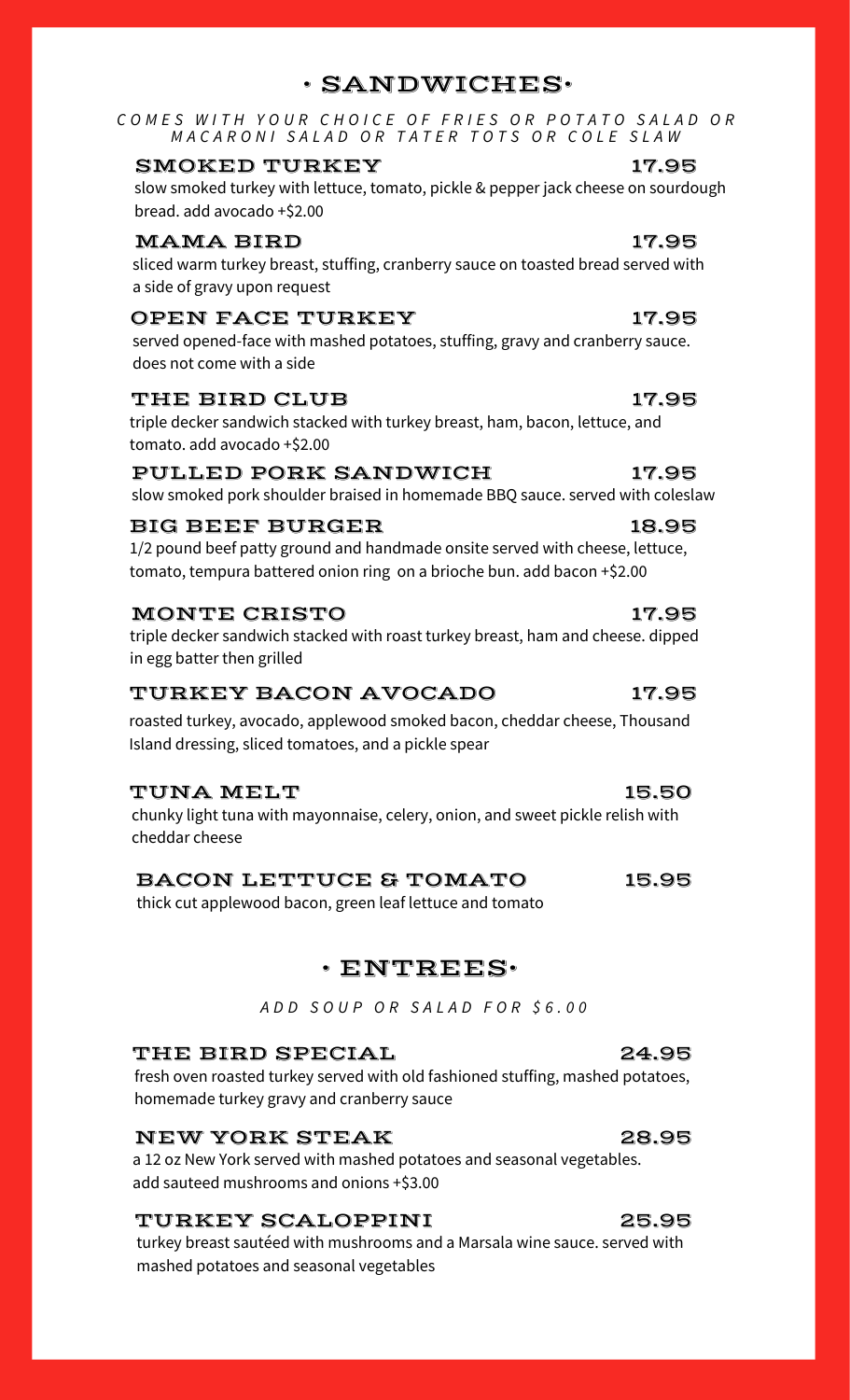## • ENTREES•

*A D D S O U P O R S A L A D F O R \$ 6 . 0 0*

## PRIME RIB (SATURDAY ONLY) 36.95

16 oz served with baked potato and sautéed vegetables

#### TURKEY FRIED STEAK 26.95

breaded turkey breast steak pan fried and served with vegetables, mashed potatoes and country gravy

#### TURKEY POT PIE 19.95

homemade pot pie stuffed with turkey, carrots, peas and potatoes

#### FISH & CHIPS 24.95

3 pieces Icelandic cod dipped in tempura batter and deep-fried. served with French fries and coleslaw. does not come with soup or salad

#### PRAWN PLATTER 24.95

jumbo prawns dipped in tempura batter and deep fried with homemade tarter sauce

#### PASTA PRIMAVERA 19.95

penne pasta with vegetables sprinkled with parmesan cheese served in a marinera sauce

## • FRIDAY BBQ MENU•

*Y O U R C H O I C E O F S I D E S : P O T A T O - S A L A D M A C A R O N I S A L A D C O L E S L A W F R I E S C O R N B R E A D T A T E R T O T S*

## SLOW SMOKED BABY BACK RIBS FULL RACK FAMILY MEAL 44.95

homemade dry rub and lightly sauced with homemade BBQ sauce. full rack comes with your choice of two sides, half rack one side HALF RACK 28.95

#### TRI-TIP SANDWICH 17.95

slow smoked tri-tip with homemade dry rub. sliced thin and served on a brioche bun. your choice of one side

*O T H E R B B Q S I D E S*

#### JALAPENO POPPERS 15.95

four jalapenos filled with cream cheese, wrapped in bacon, & slow smoked. house sauce on the side

JALAPENO CHEDDAR CORNBREAD 7.95 with honey butter drizzle